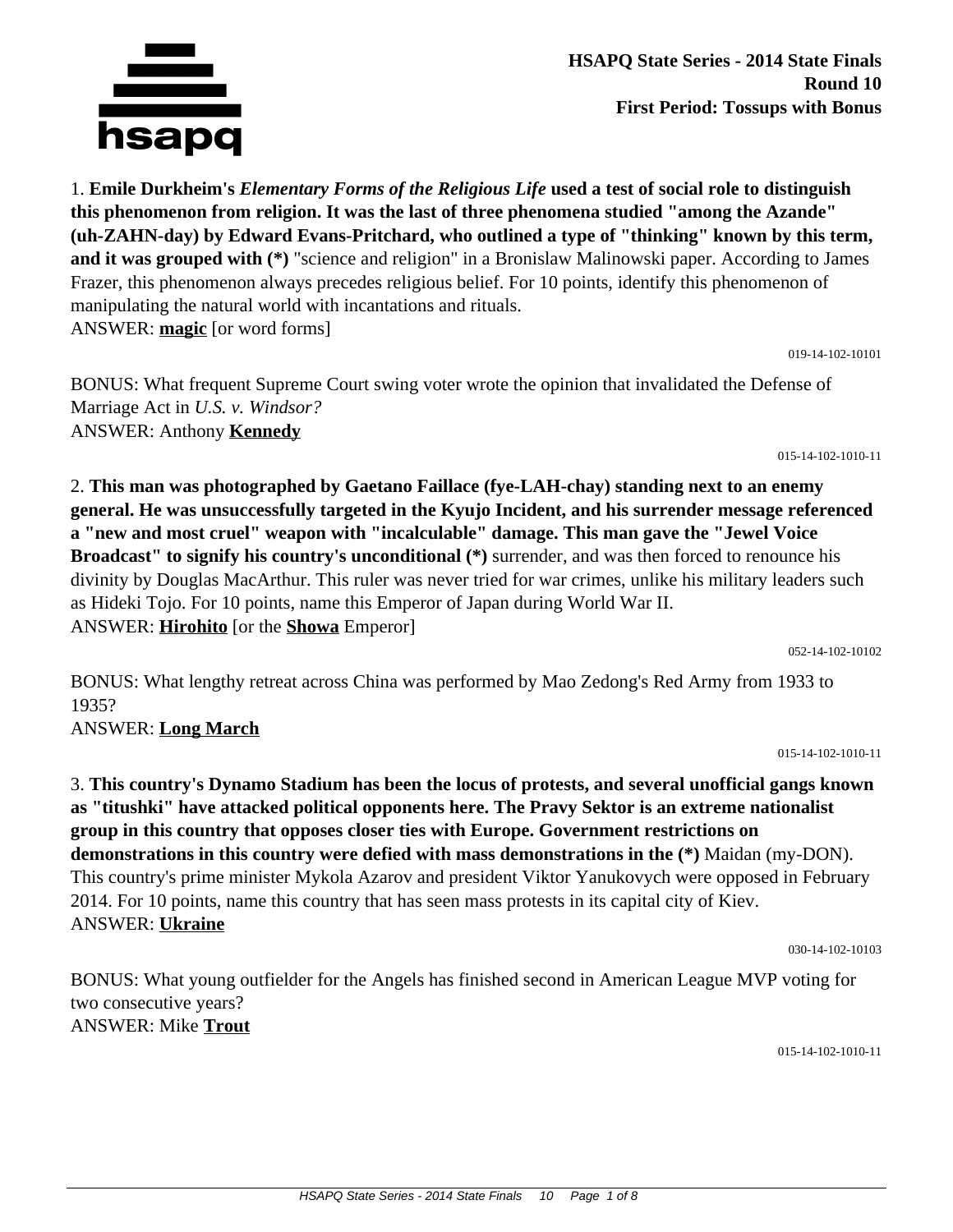4. **The reaction of these things to stressful forces is called tenacity. Adding a drop of hydrochloric acid and seeing whether these things fizz can be used to test whether they contain carbonate. The color these things display in a powdered form is called (\*)** streak. Their crystal lattice determines their properties of parting, fracture, and cleavage. The vast majority of Earth's crust is made up of the silicate type of these things. For 10 points, name these constituents of rocks. ANSWER: **mineral**s [prompt on **crystal**s until "crystal lattice" is read]

066-14-102-10104

BONUS: This is a 30-second calculation question. If angle theta is in quadrant II and sine theta is two over the square root of 29, what is sine of two theta? ANSWER: **-20/29**

037-14-102-1010-11

5. **The point group for this molecular geometry has a symmetry order of twenty-four and is called T sub d. This geometry is present in every carbon atom of cyclohexane (SIKE-lo-HECKS-ain), but none of the carbon atoms of benzene. The polyatomic ions sulfate and phosphate have this geometry. All (\*)** alkanes have this geometry, and although it is not bent, molecules with this geometry have bond angles of 109.5 degrees. For 10 points, identify this geometry with four attached atoms and no lone pairs, which is the geometry of methane.

ANSWER: **tetrahedral** geometry

BONUS: What equation is used to calculate the pH of a buffer solution from the pKa of the constituent and the concentrations of base and acid? ANSWER: **Henderson-Hasselbalch** equation

048-14-102-1010-11

239-14-102-10105

6. **The system described by this set of statements has a conserved quantity called the Laplace-Runge-Lenz vector. One of these statements holds that a body's areal velocity is constant, while another relates the square of the sidereal period to the cube of an (\*)** ellipse's semimajor axis. Isaac Newton used calculus to rigorously prove these laws, which were based on examinations of data taken by Tycho Brahe. For 10 points, identify this set of three laws, named for a German astronomer, that describe how planets move.

ANSWER: **Kepler**'s laws of planetary motion

BONUS: What quantity is the rotational analogue of force? ANSWER: **torque**

BONUS: What is the name for the voice register above bass but below tenor?

014-14-102-1010-11

132-14-102-10106

7. **One character in this story refers to a home with a secret panel in which silver was hidden from Sherman's troops. In this story, a restaurant is advertised with a series of highway signs that read, "A VETERAN!" and "THE FAT BOY WITH THE HAPPY LAUGH." That restaurant's owner, Red Sammy Butts, is insulted by June Star in this story, in which the (\*)** cat Pitty Sing causes a car accident. For 10 points, name this short story in which a criminal called The Misfit murders a family on a road trip, written by Flannery O'Connor.

ANSWER: "**A Good Man Is Hard to Find**"

ANSWER: **baritone**

030-14-102-10107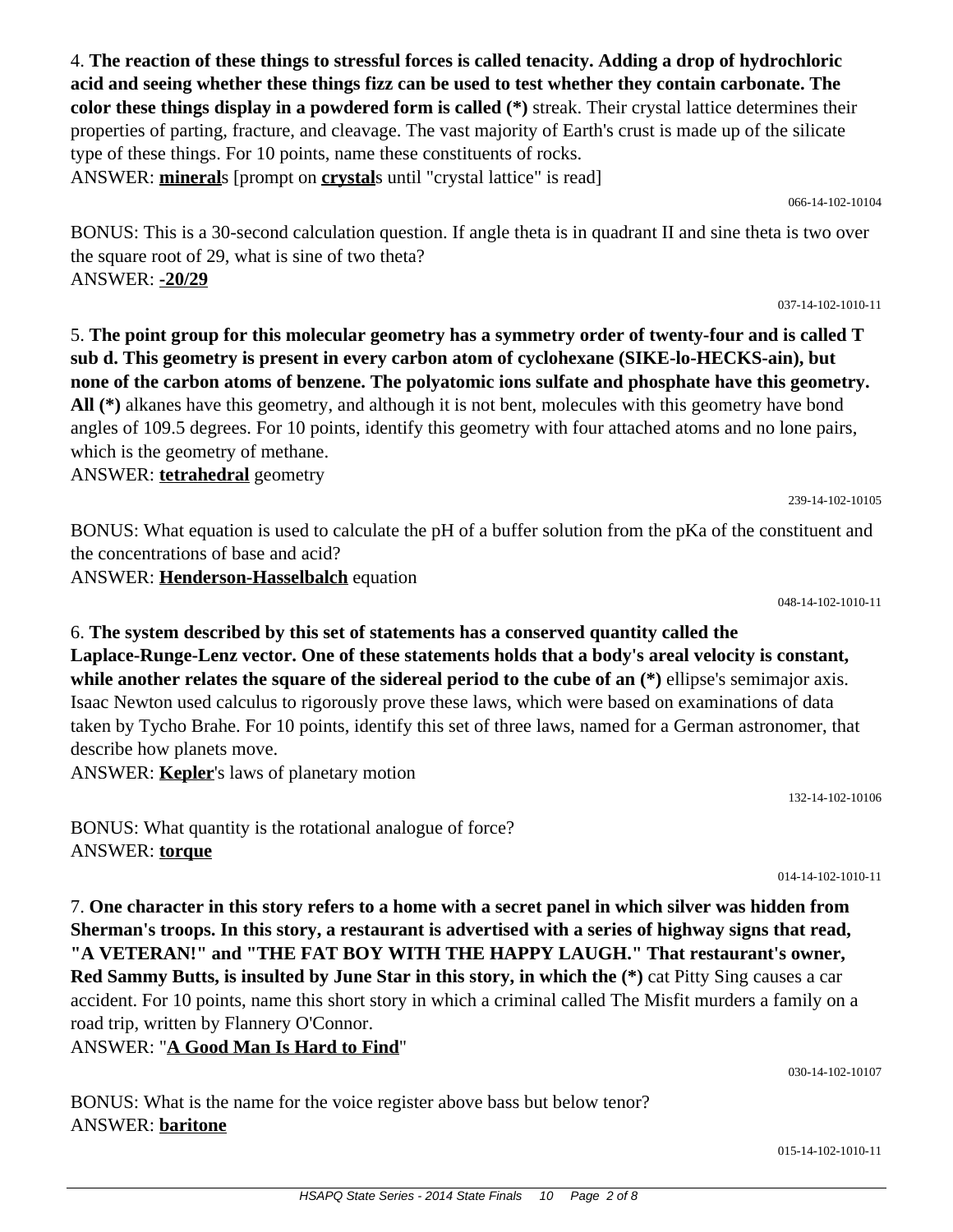8. **This story's narrator measures out his room by attaching a torn piece of clothing to the wall and counting his paces along the perimeter. This story ends with the arrival of the French army under Lasalle. It occurs in a room whose walls heat up and contract. The Spanish Inquisition imprisons the protagonist of this story, who saves himself by attracting (\*)** rats to chew through his bonds. For 10 points, name this Edgar Allan Poe story about a prisoner nearly executed by a periodically-swinging scythe. ANSWER: "The **Pit and the Pendulum**"

080-14-102-10108

BONUS: Phidias sculpted a depiction of Athena, its dedicatee, for what Greek temple? ANSWER: the **Parthenon**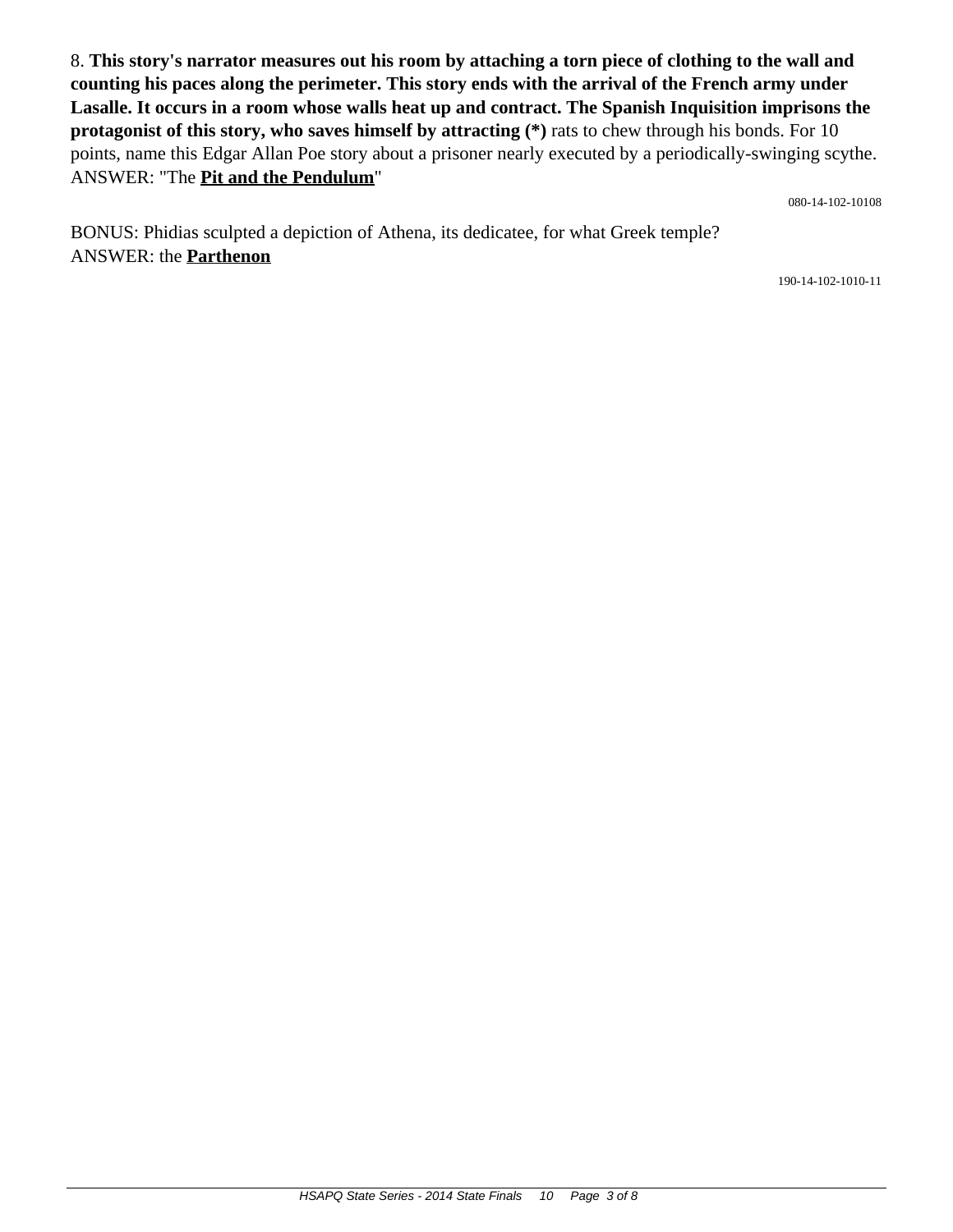## **Second Period: Directed Round**

## **SET A:**

1. BONUS: The battles of Brandywine and Germantown allowed the British to capture what city during the Revolutionary War? ANSWER: **Philadelphia**

2. BONUS: This is a 30-second calculation question. The two roots of a second degree polynomial P are i and negative i. If the y-intercept of the graph of P of x is 2, what is the polynomial in standard form? ANSWER:  $2x$  squared  $+2$ 

3. BONUS: Oseltamivir is a treatment for what virus that comes in swine, bird, and Spanish varieties? ANSWER: **influenza** virus [or **flu** virus]

4. BONUS: What term describes narratives in which the surface characters and events are extended metaphors with a second meaning, as seen in *The Pilgrim's Progress?* ANSWER: **allegory**

014-14-102-1010-12

015-14-102-1010-12

015-14-102-1010-12

who exclaims "Hell is other people?" ANSWER: Jean-Paul **Sartre**

140-14-102-1010-12

**SET B:**

1. BONUS: This is a 20-second calculation question. The variance of a non-uniform data sample is ten times its standard deviation. What is the variance? ANSWER: **100** 190-14-102-1010-12

2. BONUS: What American city has neighborhoods called Bernal Heights, the Castro, Fisherman's Wharf, Haight-Ashbury, and the Tenderloin? ANSWER: **San Francisco**

sixty-three year reign? ANSWER: Queen **Victoria**

4. BONUS: What author of *Dirty Hands* wrote a play in which Estelle and Inez join a room with Garcin,

3. BONUS: What British monarch presided over the British presence in the Crimean War during her

190-14-102-1010-12

048-14-102-1010-12

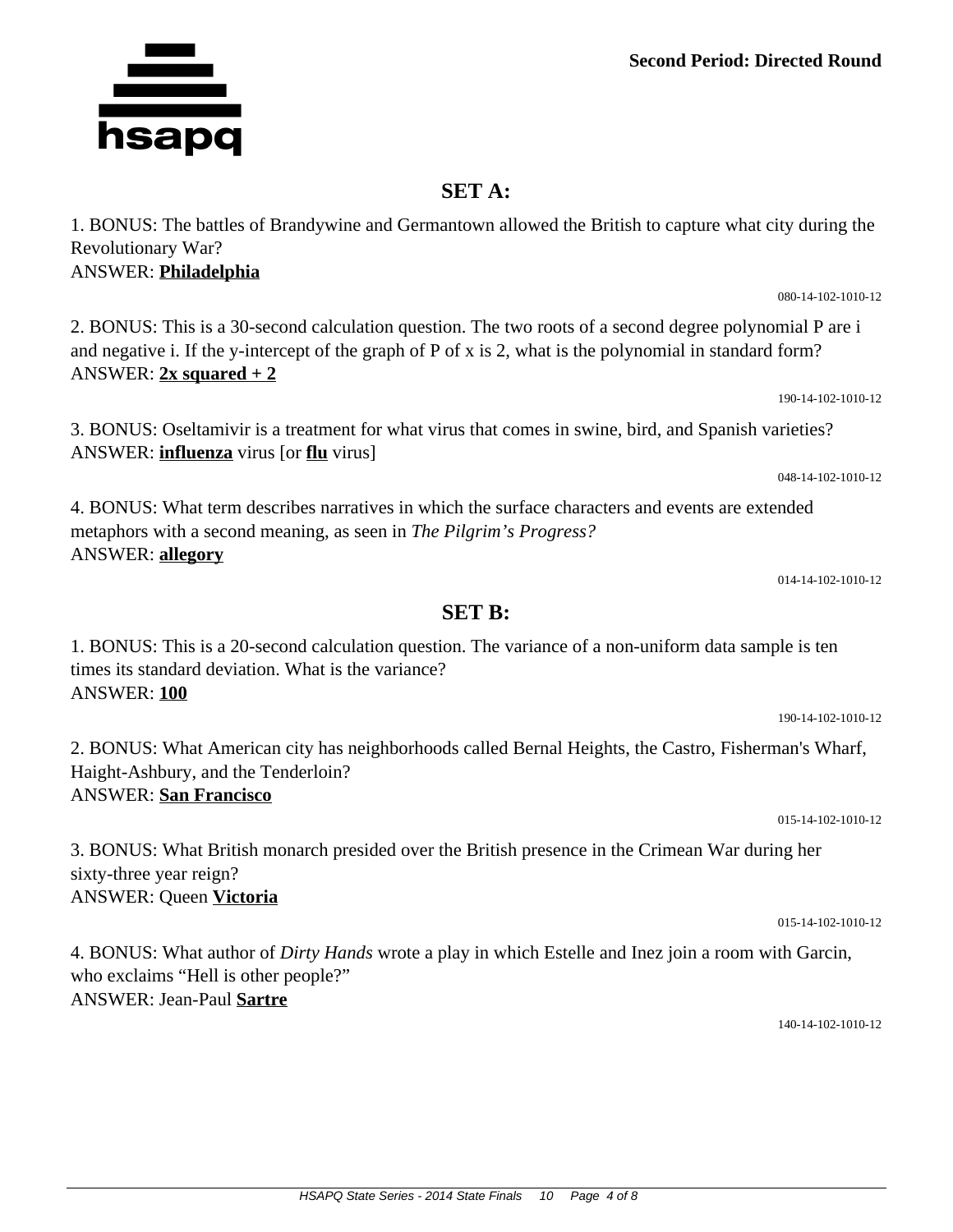9. **A member of this family said his presidential campaign had "Big Mo," a reference to momentum, and used the phrase "voodoo economics" to denounce his party rival. That member of this family used the expression "a thousand (\*)** points of light" to discuss civic involvement. Another member of this family was President when the Partial-Birth Abortion Ban Act, the No Child Left Behind Act, and the Patriot Act were passed. For 10 points, name this family which produced the 41st and 43rd Presidents of the United States, a father-son pair. ANSWER: **Bush**

052-14-102-10109

BONUS: What rap-rock band fronted by Chester Bennington released the album *Collision Course* in 2004? ANSWER: **Linkin Park**

015-14-102-1010-11

10. **In Jean-Antoine Watteau's painting** *Pierrot,* **a man of this profession can be seen with a donkey. A member of this profession, Franklin West, is taking notes in a painting that depicts a woman shielding her eyes. A melancholy man rests his face on his hand in (\*)** Van Gogh's portrait of one of these men, Paul Gachet (guh-SHAY). In another painting, a man from this profession holds a needle near the corpse of the executed robber Aris Kindt. For 10 points, name this profession of Rembrandt's subject Nicolaes Tulp and Samuel Gross, whose clinic was depicted in a painting by Thomas Eakins. ANSWER: **doctor** [or equivalents, such as **physician**]

030-14-102-10110

BONUS: The New Madrid earthquakes had their epicenter in what state, where slavery was allowed as a condition of Maine entering the Union as a free state? ANSWER: **Missouri**

190-14-102-1010-11

11. **A song by Arthur Herzog and this singer notes that, "Them that's got shall get, Them that's not shall lose." Frank O'Hara wrote a poem about the day this singer died. This singer received her nickname from her frequent collaborator Lester Young. She sang about (\*)** "Blood on the leaves and blood at the root" in a song by Abel Meropool that she popularized. For 10 points, name this jazz singer who was nicknamed "Lady Day," wrote *Lady Sings the Blues,* and sang the anti-lynching piece "Strange Fruit."

ANSWER: Billie **Holiday** [or Elinore **Harris**; prompt on **Lady** Day until it is read]

030-14-102-10111

BONUS: Fur magnate John Jacob Astor founded the city of Astoria in what territory, whose northern boundary was set at the 49th parallel despite James K. Polk's campaign slogan of "Fifty-Four Forty or Fight?"

ANSWER: **Oregon** Territory [or **Oregon** Country]

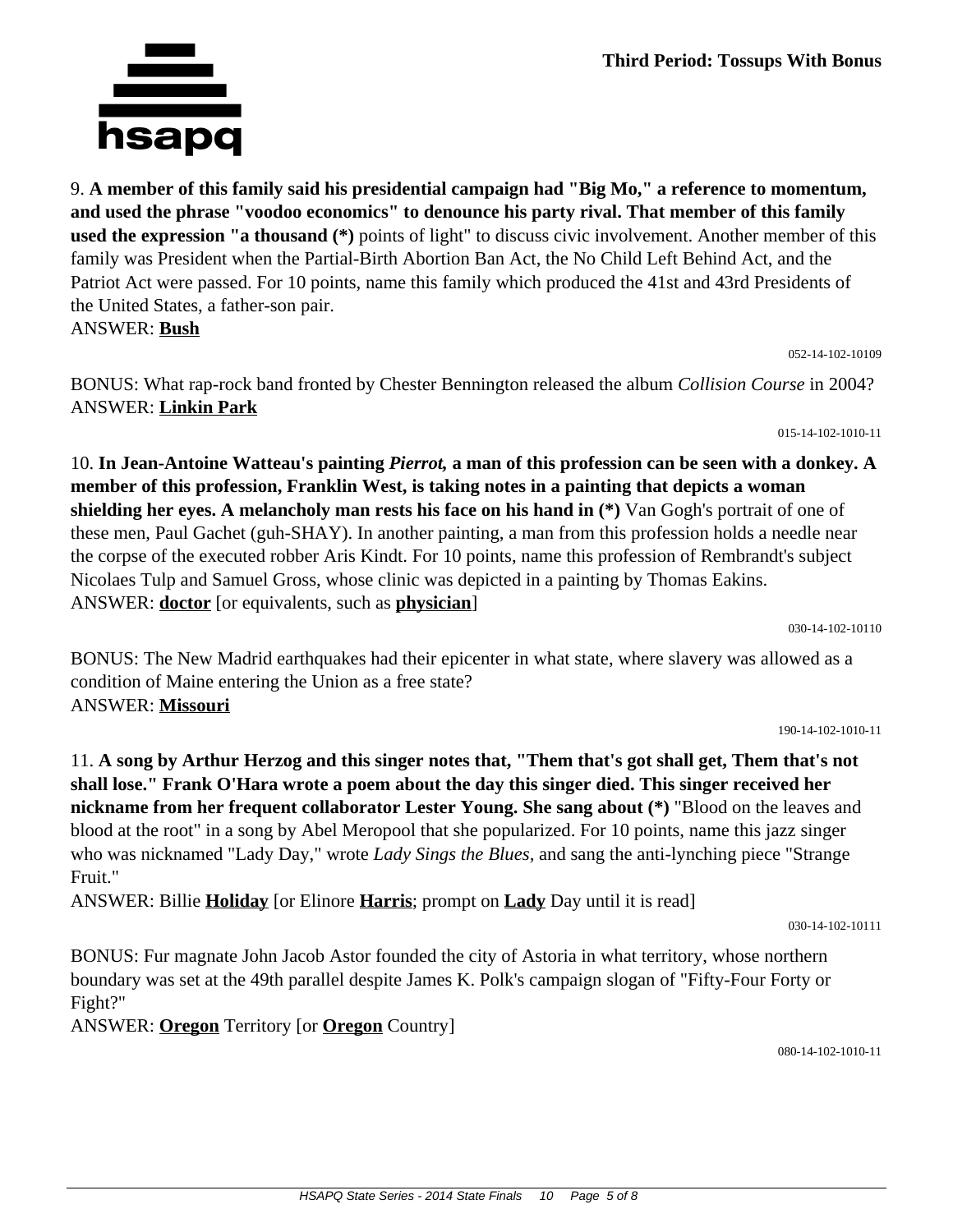12. **The second item on this list is "samudaya" (sah-moo-DIE-uh), which is later elucidated to include killing, lying, stealing, and other forms of "attachment." This list begins with "dukkha" (DOO-kuh) and ends with "magga." These tenets were revealed at (\*)** Sarnath and are recorded in the text *The Setting in Motion of the Wheel of Dharma,* and they constituted the first sermon given after the enlightenment under the Bodhi tree. The last of these beliefs says that the Eightfold Path is the way to reach nirvana. For 10 points, identify this set of core beliefs of Buddhism.

ANSWER: **Four Noble Truths** [or **Chattari-ariya-saccani**; or **Chatvari-arya-satyani**]

019-14-102-10112

BONUS: John Unger visits Percy Washington's home that rests atop a giant diamond in "The Diamond as Big as the Ritz," a short story by what creator of Nick Carraway? ANSWER: F. Scott **Fitzgerald**

121-14-102-1010-11

13. **In a novel by this man, the title character discovers a phage (FAYJ) that destroys bacteria, shortly after his wife dies of the bubonic plague. A character created by this author is an alcoholic lawyer who becomes a Methodist minister in (\*)** Zenith, a city in Winnemac. He wrote about Paul Resiling, who shoots his wife Zilla, in one of his novels. This author of *Arrowsmith* and *Elmer Gantry* also created Carol Kennicott, who becomes dissatisfied with Gopher Prairie, Minnesota. For 10 points, name this American author of *Babbitt* and *Main Street.* ANSWER: Sinclair **Lewis**

186-14-102-10113

BONUS: What law states that the partial pressure of a solute in a gas above a solution is equal to the concentration of the solute times the law's namesake constant? ANSWER: **Henry**'s law [do not accept "Raoult's law"]

048-14-102-1010-11

14. **This city is the headquarters of the organization that administers Earthwatch, an environmental information clearinghouse among governments. This home of the United Nations Environment Program is five miles north of a national park with the same name that includes an "animal orphanage." This city receives water from the (\*)** Sasumua (sah-suh-MOO-uh) Dam, which dams the Tana River. At least sixty-seven people were killed in this city's Westgate Mall by al-Shabab gunmen in 2013. For 10 points, name this capital city of Kenya. ANSWER: **Nairobi**

030-14-102-10114

BONUS: The friction force for an object is proportional to what force that is perpendicular to the surface? ANSWER: **normal** force

014-14-102-1010-11

15. **This man wrote the lines "Everybody knows where you go when the sun goes down" and "I wasted my time when I would try, try, try." Another song by this man describes a train "rollin' 'round the bend," heard by a man who "shot a man in (\*)** Reno, Just to watch him die." Those songs were sung by Joaquin Phoenix in a biopic of this man's romance with June Carter. His signature song opens "I keep a close watch on this heart of mine." For 10 points, name this country musician who wrote "I Walk the Line."

ANSWER: John R. "Johnny" **Cash** [or J.R. **Cash**]

BONUS: What Jewish holiday commemorates the events recounted in the Book of Esther? ANSWER: **Purim**

014-14-102-1010-11

020-14-102-10115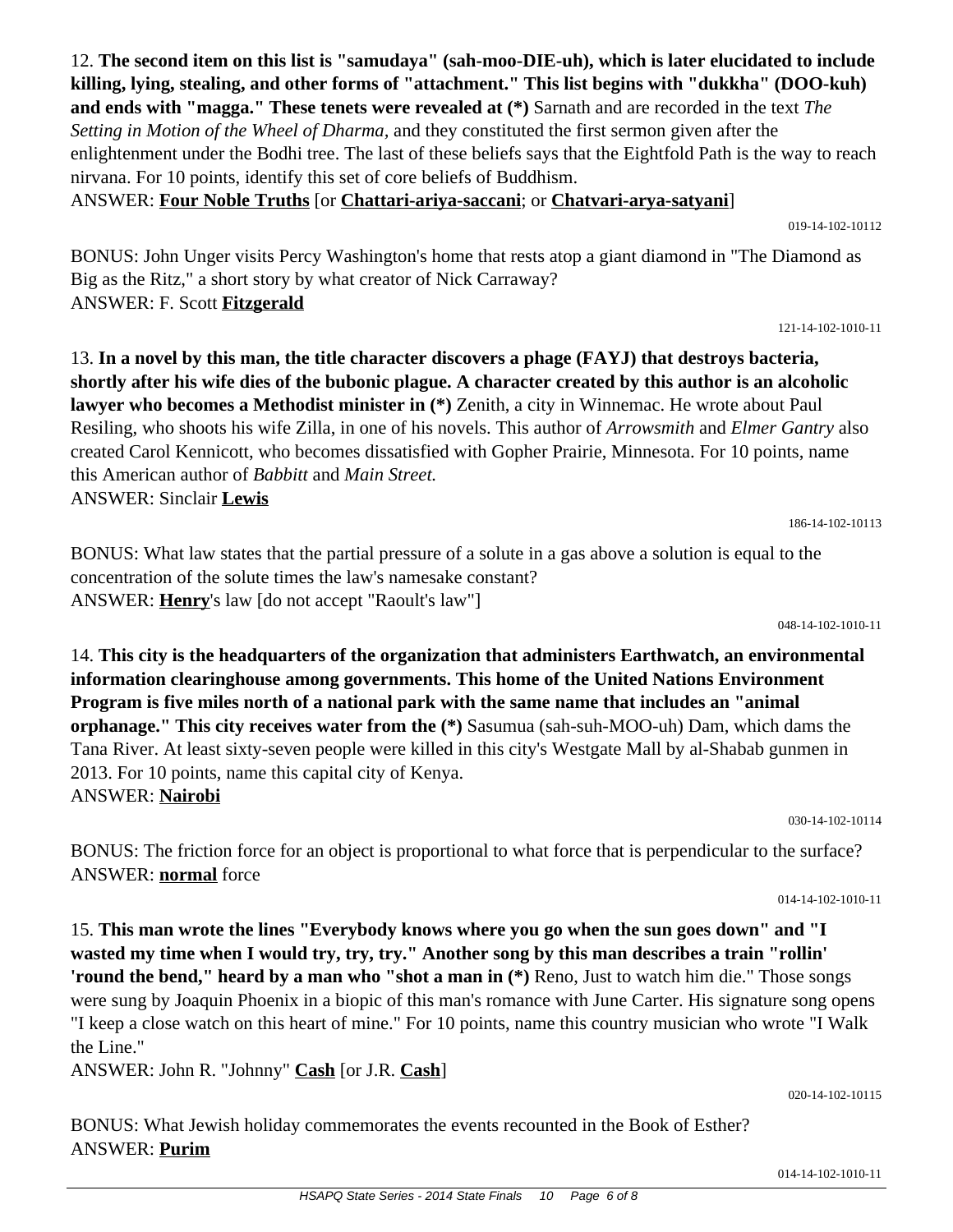16. **Howard Jarvis successfully advocated for an amendment to this state's constitution that limited the maximum level of property taxes. Over sixty percent of voters supported that ballot initiative here, which was known as Proposition 13. A man who promised to make the (\*)** "welfare bums" work defeated Pat Brown for the governorship here in 1966. Brown won its 1962 election running against Richard Nixon, and his son Jerry is the current governor of this state. For 10 points, name this state, where Ronald Reagan was governor in the 1960s.

ANSWER: **California**

121-14-102-10116

BONUS: Clara Peggotty, Mr. Micawber, and Mr. Murdstone appear in what autobiographical Charles Dickens novel? ANSWER: *David Copperfield*